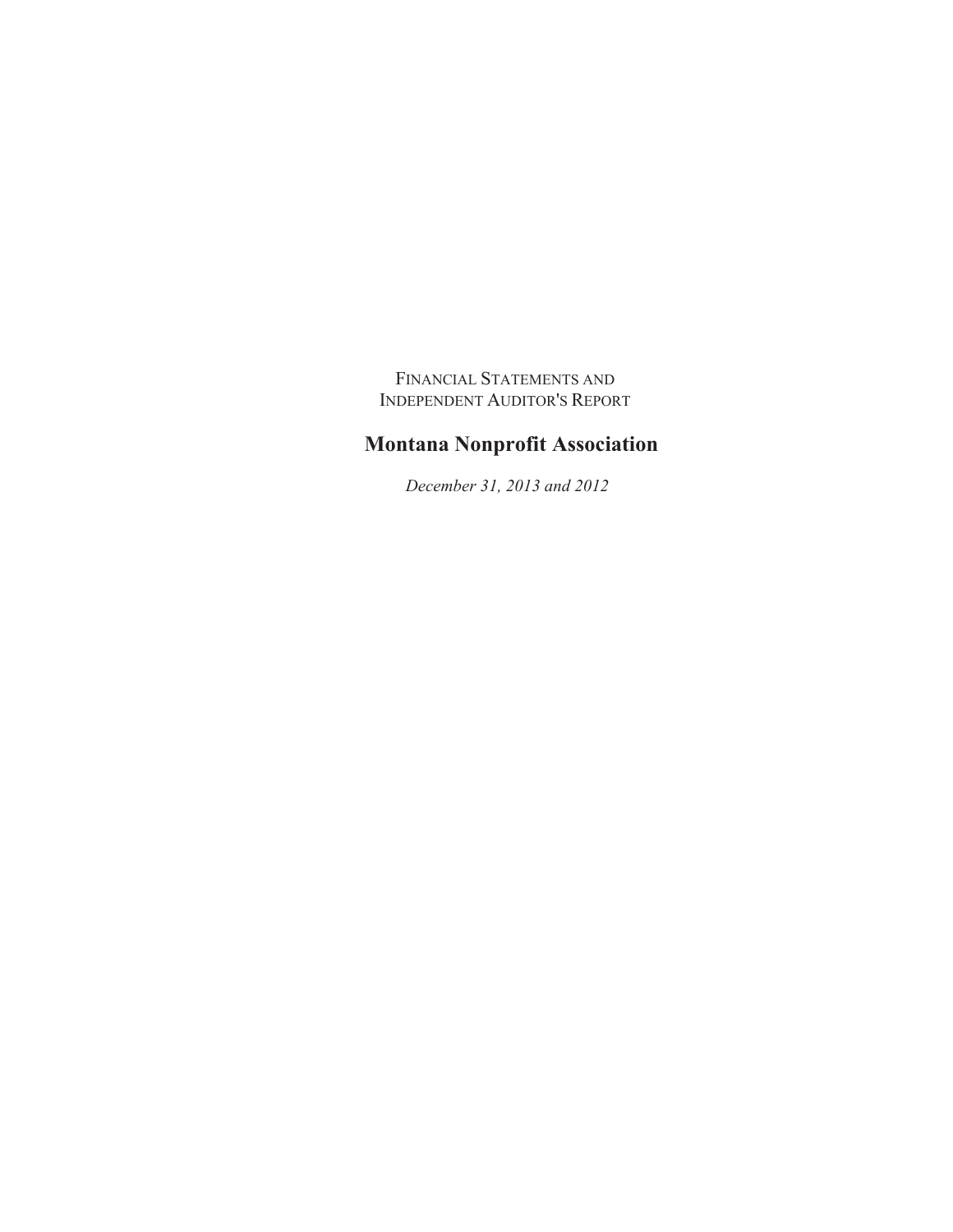December 31, 2013 and 2012

# TABLE OF CONTENTS

| <b>FINANCIAL STATEMENTS:</b> |  |
|------------------------------|--|
|                              |  |
|                              |  |
|                              |  |
|                              |  |
|                              |  |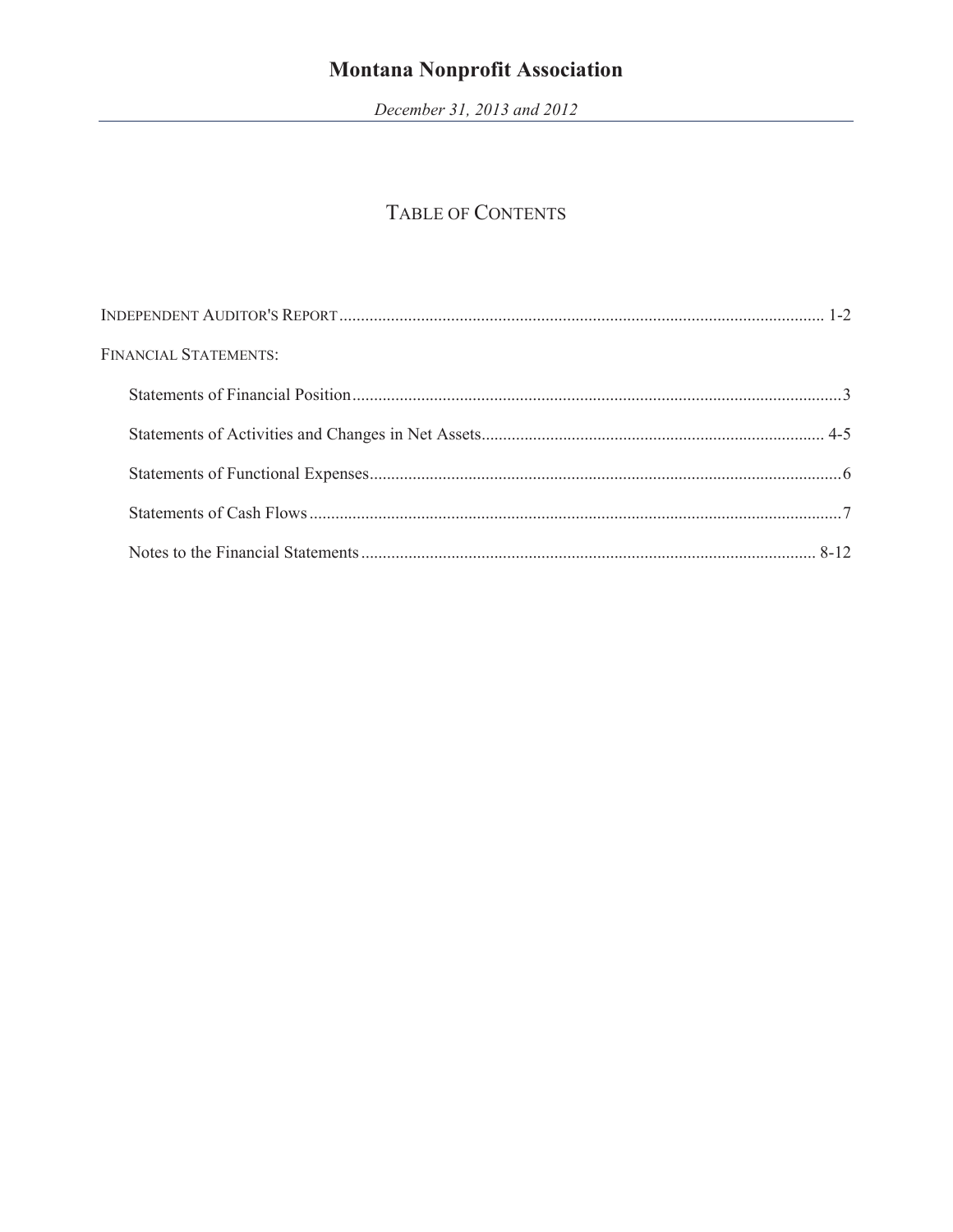Fax (406)-443-1017

www.ghg-cpa.com



## INDEPENDENT AUDITOR'S REPORT

Board of Directors Montana Nonprofit Association Helena, Montana

### **Report on the Financial Statements**

We have audited the accompanying financial statements of Montana Nonprofit Association, which comprise the statement of financial position as of December 31, 2013, and the related statements of activities and changes in net assets and cash flows for the year then ended, and the related notes to the financial statements.

### **Management's Responsibility for the Financial Statements**

Management is responsible for the preparation and fair presentation of these financial statements in accordance with accounting principles generally accepted in the United States of America; this includes the design, implementation, and maintenance of internal control relevant to the preparation and fair presentation of financial statements that are free from material misstatement, whether due to fraud or error.

#### **Auditor's Responsibility**

Our responsibility is to express an opinion on these financial statements based on our audit. We conducted our audit in accordance with auditing standards generally accepted in the United States of America. Those standards require that we plan and perform the audit to obtain reasonable assurance about whether the financial statements are free from material misstatement.

An audit involves performing procedures to obtain audit evidence about the amounts and disclosures in the financial statements. The procedures selected depend on the auditor's judgment, including the assessment of the risks of material misstatement of the financial statements, whether due to fraud or error. In making those risk assessments, the auditor considers internal control relevant to the entity's preparation and fair presentation of the financial statements in order to design audit procedures that are appropriate in the circumstances, but not for the purpose of expressing an opinion on the effectiveness of the entity's internal control. Accordingly, we express no such opinion. An audit also includes evaluating the appropriateness of accounting policies used and the reasonableness of significant accounting estimates made by management, as well as evaluating the overall presentation of the financial statements.

We believe that the audit evidence we have obtained is sufficient and appropriate to provide a basis for our audit opinion.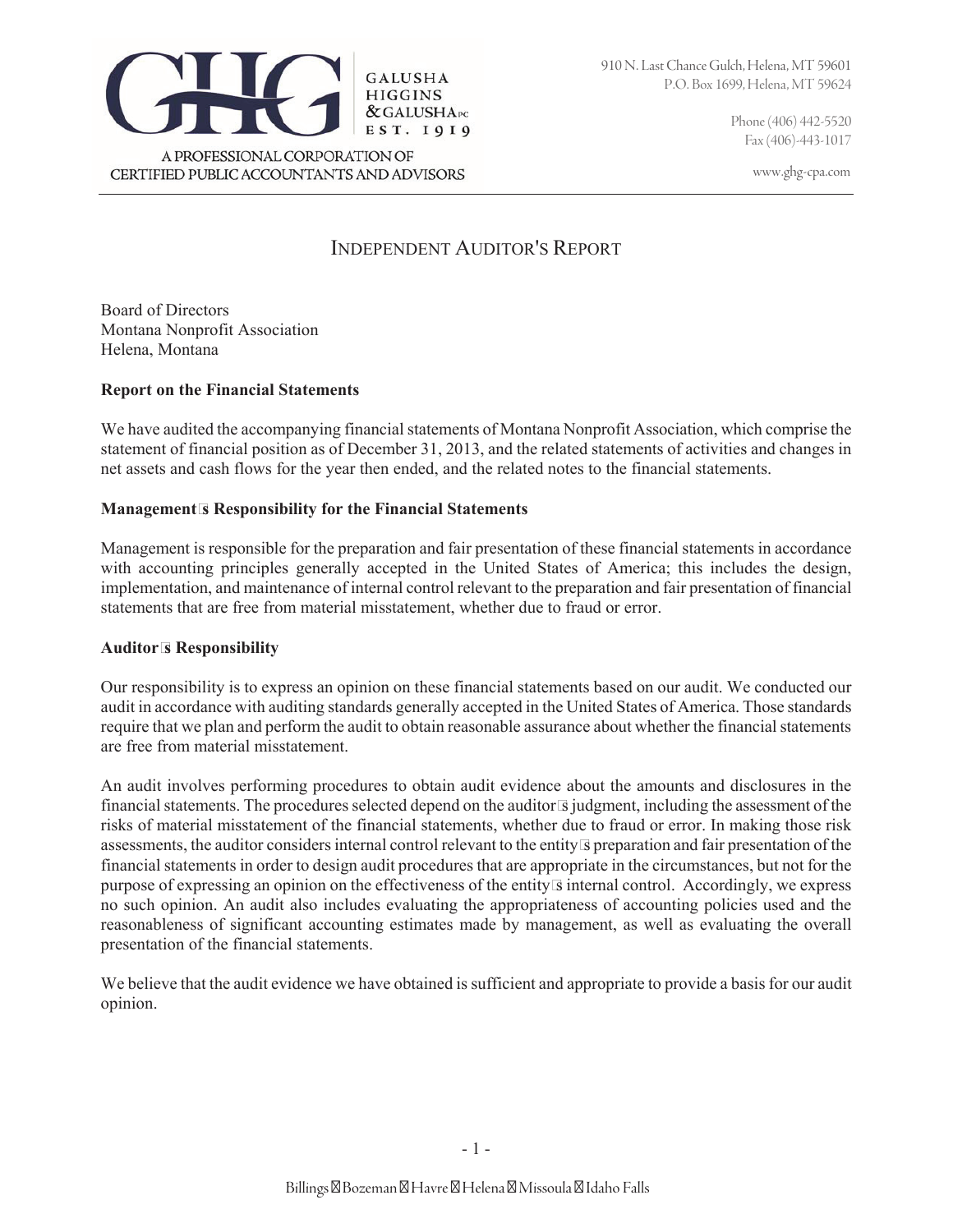### **Opinion**

In our opinion, the financial statements referred to above present fairly, in all material respects, the financial position of Montana Nonprofit Association as of December 31, 2013, and the changes in its net assets and its cash flows for the year then ended in accordance with accounting principles generally accepted in the United States of America.

### **Other Matter**

The financial statements of Montana Nonprofit Association for the year ended December 31, 2012, were audited by another auditor who expressed an unmodified opinion on those statements on May 7, 2013.

Dalusha, Higgins & Galusha, PC

GALUSHA, HIGGINS & GALUSHA, PC Certified Public Accountants and Advisors

Helena, Montana June 20, 2014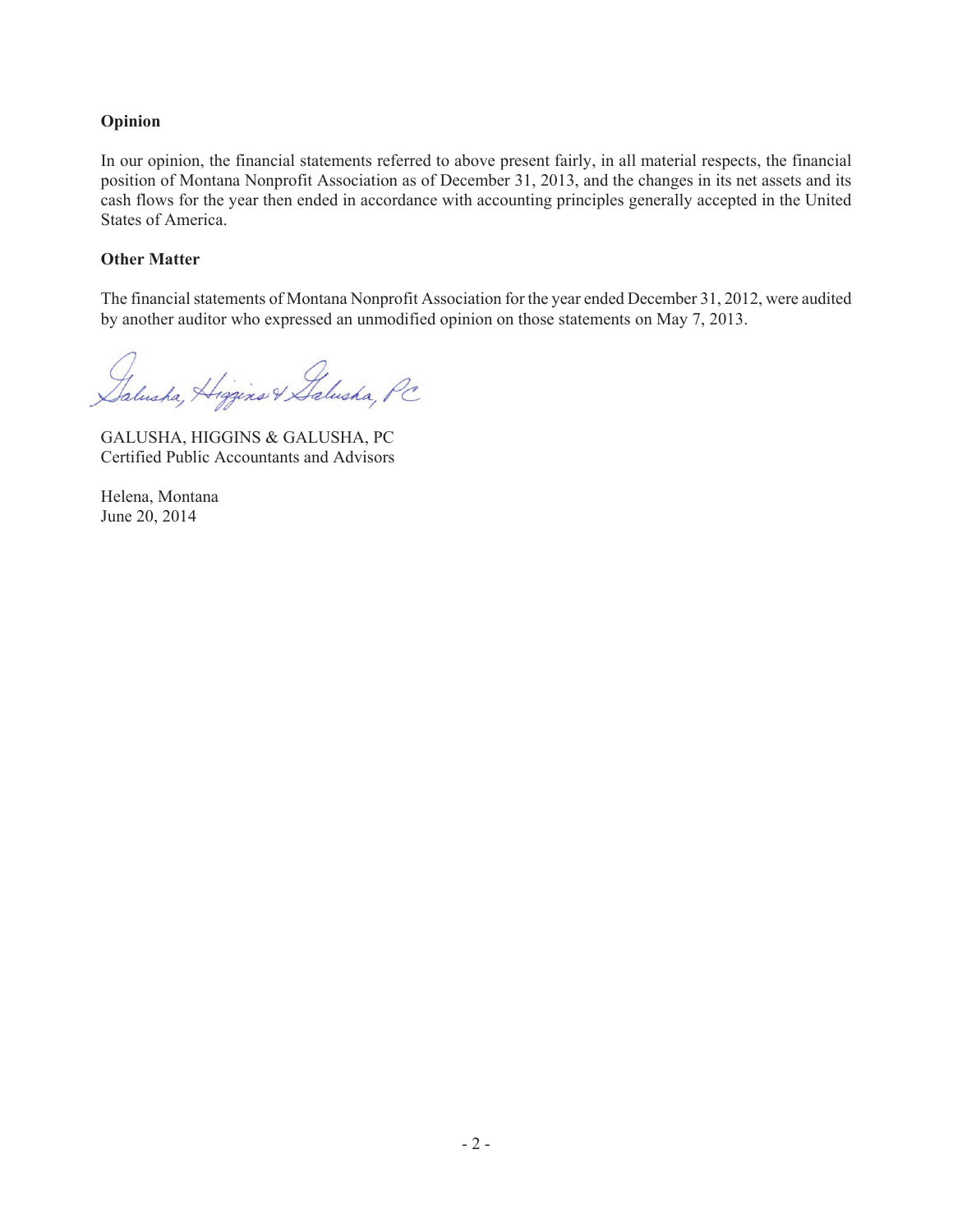### STATEMENTS OF FINANCIAL POSITION

*December 31,*

### ASSETS

| <b>CURRENT ASSETS</b>                     |              | 2013      |               | 2012      |
|-------------------------------------------|--------------|-----------|---------------|-----------|
| Cash and cash equivalents                 | $\mathbb{S}$ | 98,762    | $\mathbf S$   | 215,731   |
| Accounts receivable                       |              | 16,786    |               | 29,243    |
| Grants receivable, current                |              | 180,000   |               | 88,493    |
| Prepaid expenses                          |              | 8,488     |               | 1,000     |
| Total current assets                      |              | 304,036   |               | 334,467   |
| PROPERTY AND EQUIPMENT                    |              |           |               |           |
| Computers and equipment                   |              | 36,717    |               | 35,657    |
| Website                                   |              | 11,006    |               | 11,006    |
| Accumulated depreciation and amortization |              | (34, 639) |               | (30, 420) |
| Total property and equipment              |              | 13,084    |               | 16,243    |
| <b>OTHER ASSETS</b>                       |              |           |               |           |
| Investments                               |              | 442       |               | 513       |
| Grants receivable, long term              |              | 109,680   |               |           |
| Total other assets                        |              | 110,122   |               | 513       |
| <b>TOTAL ASSETS</b>                       | S            | 427,242   | \$            | 351,223   |
| <b>LIABILITIES AND NET ASSETS</b>         |              |           |               |           |
| <b>CURRENT LIABILITIES</b>                |              |           |               |           |
| Accounts payable                          | \$           | 5,827     | \$            | 21,332    |
| Accrued salaries and vacation payable     |              | 33,886    |               | 14,624    |
| Payroll taxes payable                     |              | 448       |               | 8,840     |
| Deferred membership dues                  |              | 53,538    |               | 49,742    |
| Total current liabilities                 |              | 93,699    |               | 94,538    |
| <b>NET ASSETS</b>                         |              |           |               |           |
| Unrestricted                              |              | 49,322    |               | 68,850    |
| Temporarily restricted                    |              | 284,221   |               | 187,835   |
| Total net assets                          |              | 333,543   |               | 256,685   |
| TOTAL LIABILITIES AND NET ASSETS          | \$           | 427,242   | $\mathcal{S}$ | 351,223   |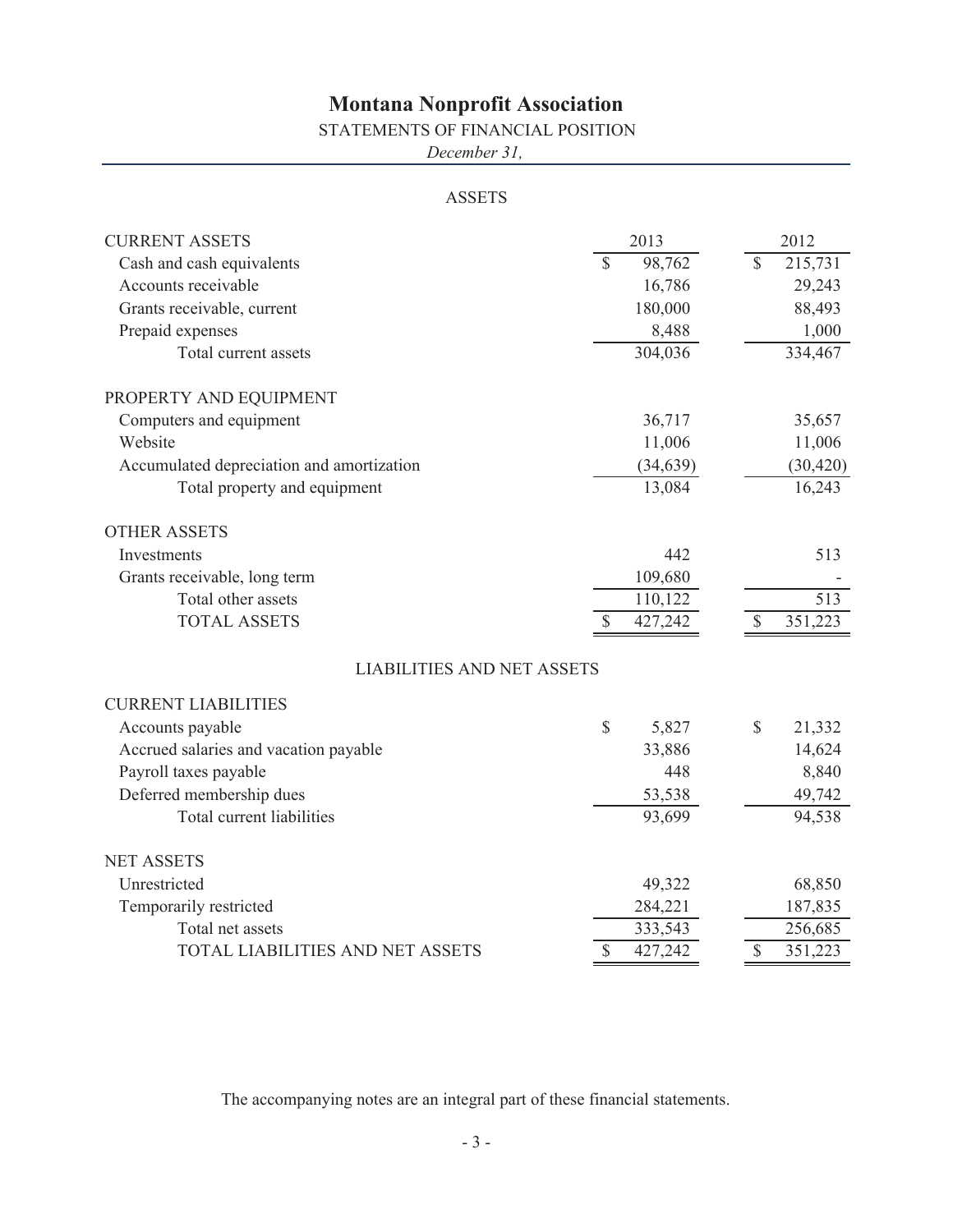## STATEMENT OF ACTIVITIES AND CHANGES IN NET ASSETS

*for the year ended December 31, 2013*

|                                       | Unrestricted  | Restricted    | Total         |  |
|---------------------------------------|---------------|---------------|---------------|--|
| <b>SUPPORT AND REVENUE</b>            |               |               |               |  |
| Nonprofit member dues                 | \$<br>107,702 | \$            | 107,702<br>S  |  |
| Affiliate member dues                 | 14,725        |               | 14,725        |  |
| Sponsorships                          | 58,500        |               | 58,500        |  |
| Discount product fees                 | 85,566        |               | 85,566        |  |
| Conference and training fees          | 84,039        |               | 84,039        |  |
| Contributed support                   | 18,777        | 264,600       | 283,377       |  |
| Interest and dividends                | 507           |               | 507           |  |
| Net assets released from restrictions | 168,214       | (168, 214)    |               |  |
| Total support and revenue             | 538,030       | 96,386        | 634,416       |  |
| <b>EXPENSES</b>                       |               |               |               |  |
| Program services                      | 496,527       |               | 496,527       |  |
| Management and general                | 30,288        |               | 30,288        |  |
| Fundraising                           | 30,743        |               | 30,743        |  |
| Total expenses                        | 557,558       |               | 557,558       |  |
| Change in net assets                  | (19, 528)     | 96,386        | 76,858        |  |
| Net assets at beginning of year       | 68,850        | 187,835       | 256,685       |  |
| Net assets at end of year             | 49,322        | \$<br>284,221 | \$<br>333,543 |  |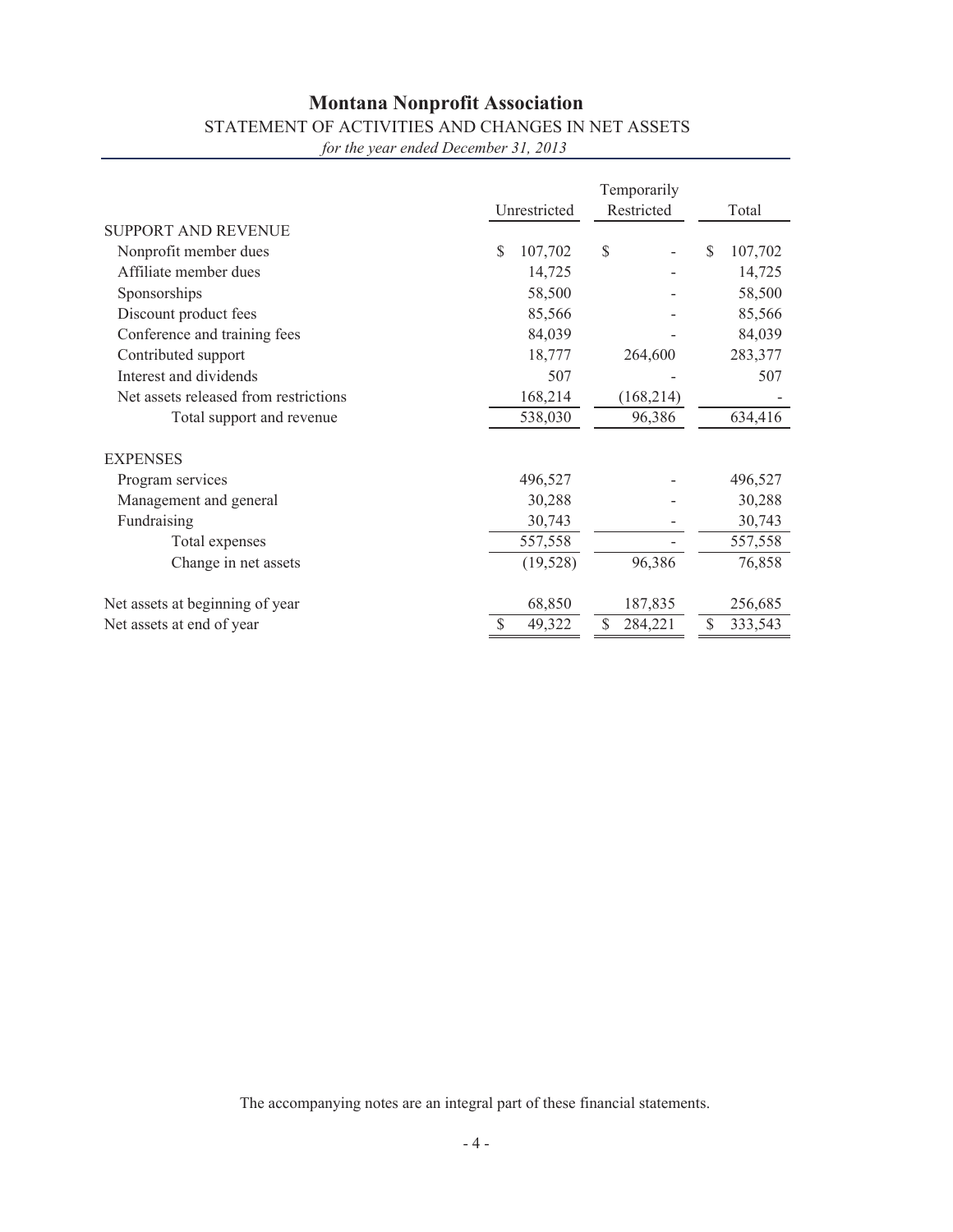## STATEMENT OF ACTIVITIES AND CHANGES IN NET ASSETS

*for the year ended December 31, 2012*

|                                       | Unrestricted          | Total         |               |  |
|---------------------------------------|-----------------------|---------------|---------------|--|
| <b>SUPPORT AND REVENUE</b>            |                       | Restricted    |               |  |
| Nonprofit member dues                 | \$<br>108,089         | \$            | \$<br>108,089 |  |
| Affiliate member dues                 | 15,020                |               | 15,020        |  |
| Sponsorships                          | 41,400                |               | 41,400        |  |
| Discount product fees                 | 80,355                |               | 80,355        |  |
| Conference and training fees          | 73,855                |               | 73,855        |  |
| Contributed support                   | 49,801                | 157,102       | 206,903       |  |
| Miscellaneous                         | 513                   |               | 513           |  |
| Project fees                          | 25,688                |               | 25,688        |  |
| Interest and dividends                | 578                   |               | 578           |  |
| Net assets released from restrictions | 199,586<br>(199, 586) |               |               |  |
| Total support and revenue             | 594,885               | (42, 484)     | 552,401       |  |
| <b>EXPENSES</b>                       |                       |               |               |  |
| Program services                      | 475,149               |               | 475,149       |  |
| Management and general                | 99,821                |               | 99,821        |  |
| Fundraising                           | 13,695                |               | 13,695        |  |
| Total expenses                        | 588,665               |               | 588,665       |  |
| Change in net assets                  | 6,220                 | (42, 484)     | (36, 264)     |  |
| Net assets at beginning of year       | 62,630                | 230,319       | 292,949       |  |
| Net assets at end of year             | \$<br>68,850          | \$<br>187,835 | \$<br>256,685 |  |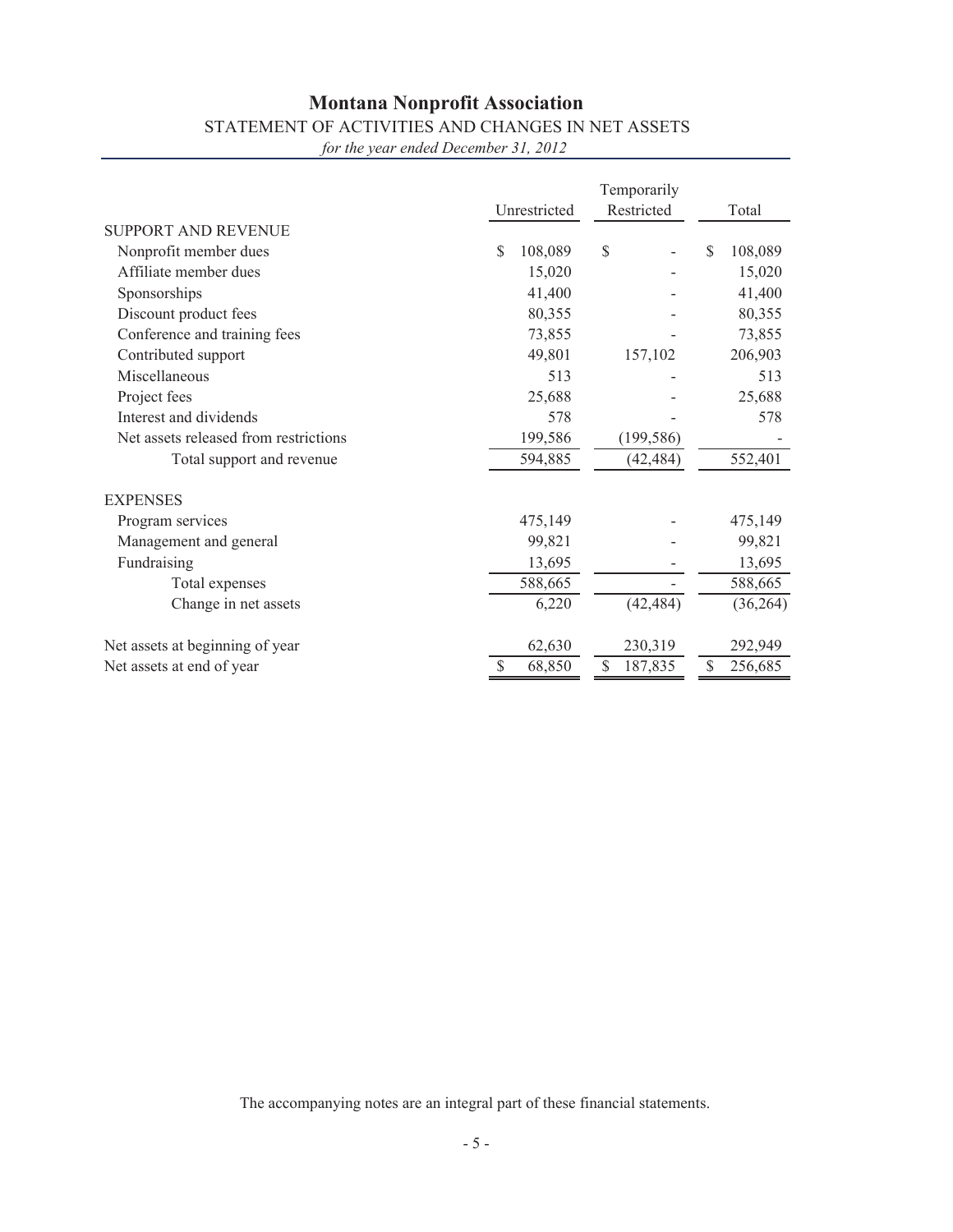### STATEMENTS OF FUNCTIONAL EXPENSES *for the year ended December 31, 2013 with comparative totals for 2012*

|   | Group<br><b>Buying</b> | Public<br>Policy | Professional/<br>Organizational<br>Development |   | Membership/<br>Communications | Total<br>Program |   | Management<br>and General | Fundraising  | 2013<br>Total |   | 2012<br>Total |
|---|------------------------|------------------|------------------------------------------------|---|-------------------------------|------------------|---|---------------------------|--------------|---------------|---|---------------|
|   |                        |                  |                                                |   |                               |                  |   |                           |              |               |   |               |
| S | 28,251                 | \$<br>16.943     | \$<br>153,982                                  | S | 60,990                        | \$<br>260,166    | S | 20,250                    | \$<br>24,309 | \$<br>304,725 | S | 311,216       |
|   | 1,792                  | 5,022            | 77,955                                         |   | 31,447                        | 116,216          |   | 3,725                     | 1,196        | 121,137       |   | 153,845       |
|   |                        | 2,213            | 19,892                                         |   | 2,321                         | 24,426           |   | 963                       | 480          | 25,869        |   | 22,750        |
|   | 2,306                  | 1,378            | 12,819                                         |   | 4,877                         | 21,380           |   | 1,639                     | 1,688        | 24,707        |   | 24,537        |
|   | 1,810                  | 1,094            | 12,642                                         |   | 4,310                         | 19,856           |   | 1,359                     | 1,606        | 22,821        |   | 31,632        |
|   | 10,893                 | 2,397            | 29,868                                         |   | 11,325                        | 54,483           |   | 2,352                     | 1,464        | 58,299        |   | 44,685        |
|   | 45,052                 | 29,047           | 307,158                                        |   | 115,270                       | 496,527          |   | 30,288                    | 30,743       | 557,558       |   | 588,665       |
| S | 22,817                 | 72,271           | 229,617                                        | S | 150,444                       | 475,149          |   | 99,821                    | 13,695       | 588,665       |   |               |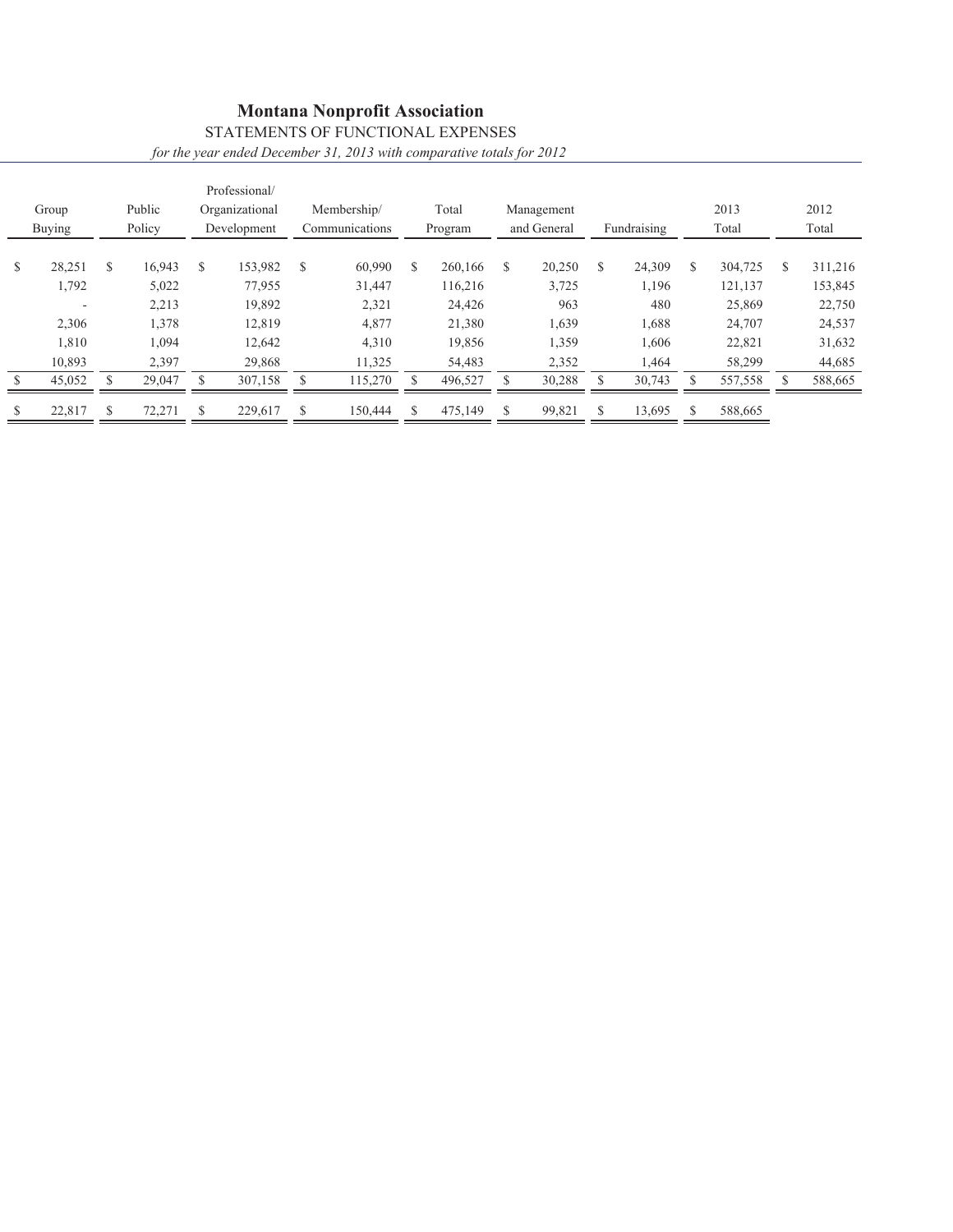### STATEMENTS OF CASH FLOWS

*for the years ended December 31,*

|                                               | 2013         | 2012            |  |  |  |
|-----------------------------------------------|--------------|-----------------|--|--|--|
| CASH FLOW FROM OPERATING ACTIVITIES           |              |                 |  |  |  |
| Change in net assets                          | \$<br>76,858 | \$<br>(36, 264) |  |  |  |
| Adjustments to reconcile change in net assets |              |                 |  |  |  |
| to net cash from operating activities         |              |                 |  |  |  |
| Depreciation and amortization                 | 4,219        | 7,942           |  |  |  |
| Unrealized (gain) loss on investments         | 71           | (163)           |  |  |  |
| Change in assets and liabilities              |              |                 |  |  |  |
| (Increase) decrease in accounts receivable    | 12,457       | 12,434          |  |  |  |
| (Increase) decrease in grants receivable      | (201, 187)   | 62,757          |  |  |  |
| (Increase) decrease in prepaid expenses       | (7, 488)     | 1,850           |  |  |  |
| Increase (decrease) in accounts payable       | (15,505)     | 16,789          |  |  |  |
| Increase (decrease) in accrued salaries       | 19,262       | (6,216)         |  |  |  |
| Increase (decrease) in payroll taxes payable  | (8,392)      | (240)           |  |  |  |
| Increase (decrease) in deferred memberships   | 3,796        | 1,611           |  |  |  |
| Net cash from operating activities            | (115,909)    | 60,500          |  |  |  |
| CASH FLOWS FROM INVESTING ACTIVITIES          |              |                 |  |  |  |
| Cash payments for equipment                   | (1,060)      | (11,905)        |  |  |  |
| Net cash from investing activities            | (1,060)      | (11,905)        |  |  |  |
| <b>NET CHANGE IN CASH</b>                     | (116,969)    | 48,595          |  |  |  |
| Cash and cash equivalents, beginning of year  | 215,731      | 167,136         |  |  |  |
| Cash and cash equivalents, end of year        | 98,762<br>\$ | 215,731         |  |  |  |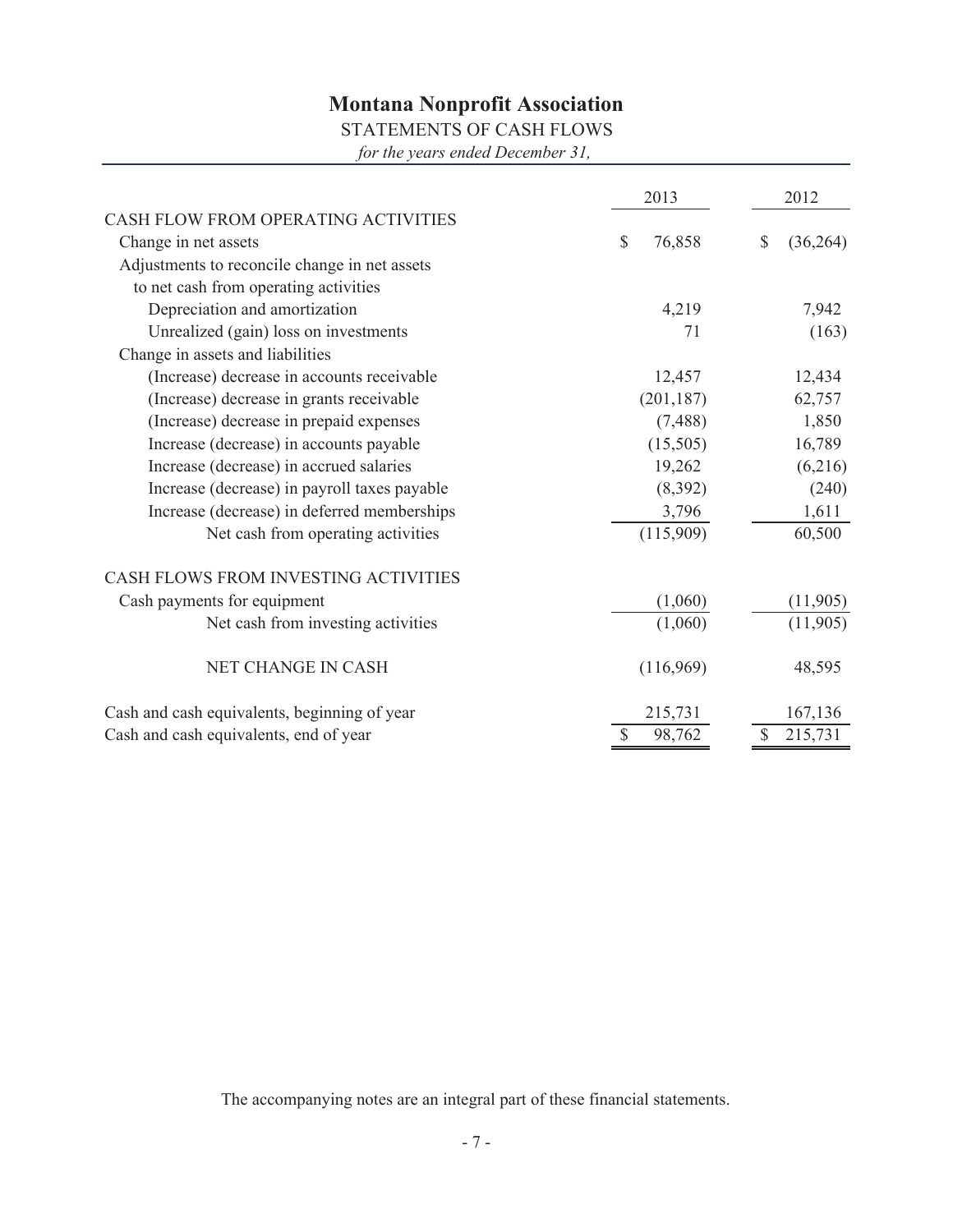### **NOTE A - SUMMARY OF SIGNIFICANT ACCOUNTING POLICIES**

The following is a summary of the Montana Nonprofit Association's significant accounting policies consistently applied in the preparation of the accompanying financial statements:

- 1. Nature of Activities The Montana Nonprofit Association (MNA) is a membership organization that promotes a strong nonprofit sector. MNA achieves its mission by providing the following programs and services for members:
	- Advocacy and public policy on sector-wide issues
	- Group buying opportunities to save administrative costs
	- Organizational development including training and technical assistance to build nonprofit capacity
	- Research and communications on issues of importance to nonprofits
	- Network building to connect and strengthen nonprofits
- 2. Basis of Accounting The accompanying financial statements are prepared in accordance with accounting principles generally accepted in the United States of America (GAAP), as codified by the Financial Accounting Standards Board. The preparation of financial statements in conformity with GAAP requires management to make estimates and assumptions that affect the reported amounts and disclosures. Accordingly, actual results could differ from those estimates.
- 3. Financial Statement Presentation MNA has adopted *Accounting for Contributions Received and Made*, and *Financial Statements of Not-for-Profit Organizations*. The first requires that unconditional promises to give (pledges) be recorded as receivables and revenues. It also requires the organization to distinguish between contributions received for each net asset category in accordance with donor imposed restrictions. The second accounting standard establishes standards for external financial reporting by not-for-profit organizations and requires that resources be classified for accounting and reporting purposes into three net asset categories according to externally (donor) imposed restrictions. A description of the three net asset categories follows:

**Unrestricted net assets** include assets which are available for general operations of MNA.

**Temporarily restricted net assets** include gifts for which donor imposed restrictions have not been met and pledges receivable for which the ultimate purpose of the proceeds is not permanently restricted. When a donor restriction expires (i.e. the time restriction ends or the purpose of the restriction is accomplished), temporarily restricted net assets are reclassified to unrestricted net assets and are reported in the statement of activities as net assets released from restriction.

**Permanently restricted net assets** include gifts, trusts, and pledges which require by donor restriction that the corpus be invested in perpetuity and only the income be made available for program operations in accordance with donor restrictions. As of December 31, 2013 and 2012, MNA did not have any permanently restricted net assets.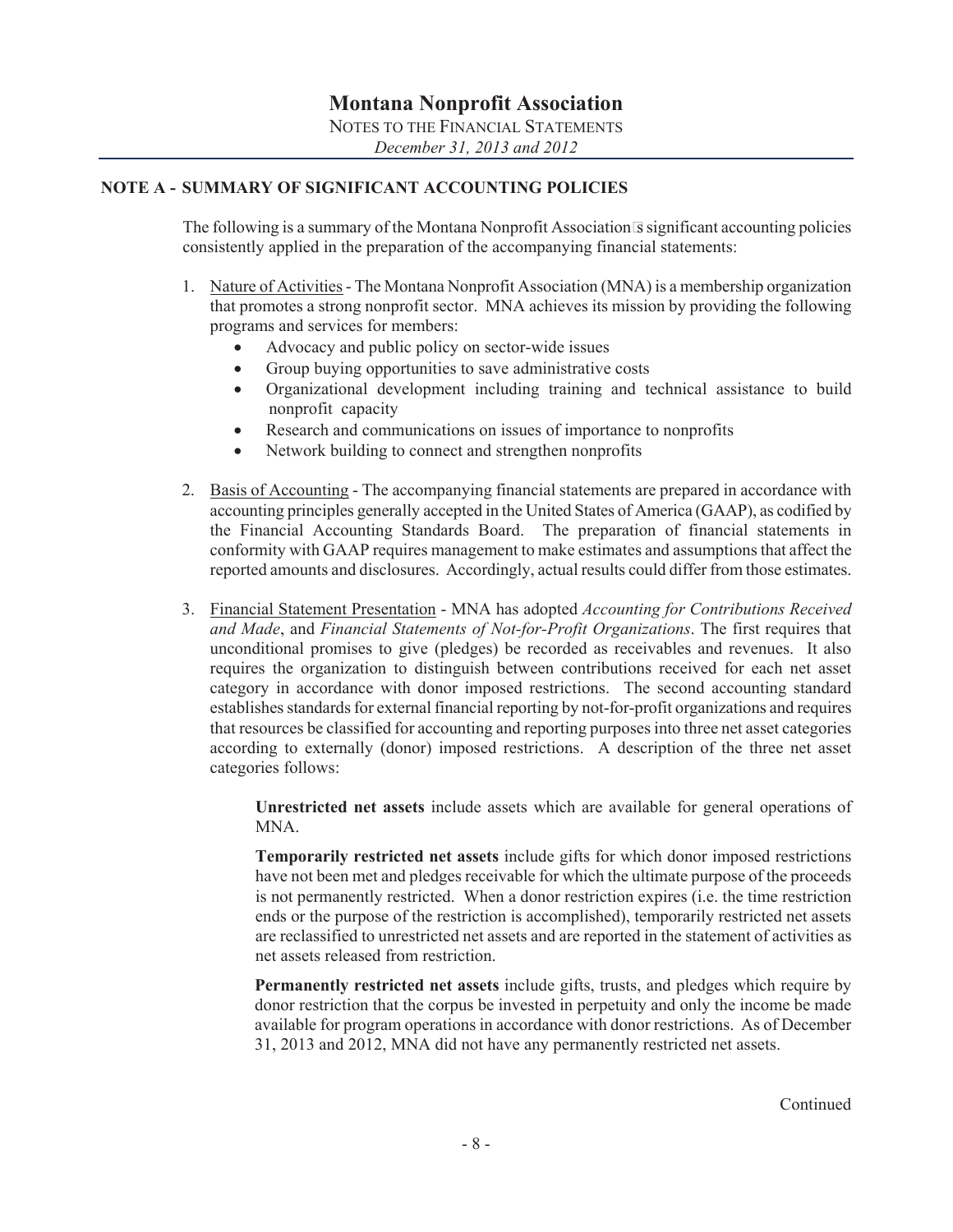### **NOTE A - SUMMARY OF SIGNIFICANT ACCOUNTING POLICIES**, continued

Financial Statement Presentation, continued

Unconditional promises to give are recognized as revenue or gains in the period received and as assets, decreases or liabilities, or expenses, depending on the form of the benefits received. Conditional promises to give are recognized only when the conditions on which they depend are substantially met and the promise becomes unconditional.

- 4. Cash and Cash Equivalents For financial statement purposes, MNA defines cash and cash equivalents as checking, money market accounts and all certificates of deposit with an original maturity of three months or less.
- 5. Accounts and Grants Receivable MNA grants credit to members for dues and to sponsors for commissions, endorsements and management fees and conference revenue. Accounts receivable consists of discounted product fees earned but not yet received as of the financial statement date, in-kind donations receivable and contributions receivable. A present value factor is applied to multi-year grants to ascertain a present value of grants receivable. The accretion of discounted amounts is recorded as revenue in the year received.
- 6. Allowance for Doubtful Accounts MNA writes off individual accounts receivable when they are determined to be uncollectible. Management of MNA has evaluated outstanding balances and considers there to be no material uncollectible accounts at December 31, 2013 and 2012.
- 7. Property and Equipment Property and equipment is valued at cost at the time of purchase or estimated fair value at the date of donation, if received as support. MNA capitalizes all fixed assets over \$500 with an economic benefit longer than one year. All other items are expensed in the year purchased. Depreciation expense is computed using the straight-line method over the estimated useful lives of the individual assets as follows:

Computers and equipment: 3-7 years

 Depreciation and amortization expense was \$4,219 and \$7,942 for the years ended December 31, 2013 and 2012, respectively.

 Amortization and web development fees are capitalized at cost and amortized using the straightline method over the length of the life of the asset, generally 5 years.

- 8. Deferred Dues Deferred dues represent the prorated share of the total annual dues assessed to members of MNA that have been collected, but not earned.
- 9. Estimates The preparation of financial statements in conformity with accounting principles generally accepted in the United States of America requires management to make estimates and assumptions that affect certain reported amounts and disclosures. Accordingly, actual results could differ from those estimates.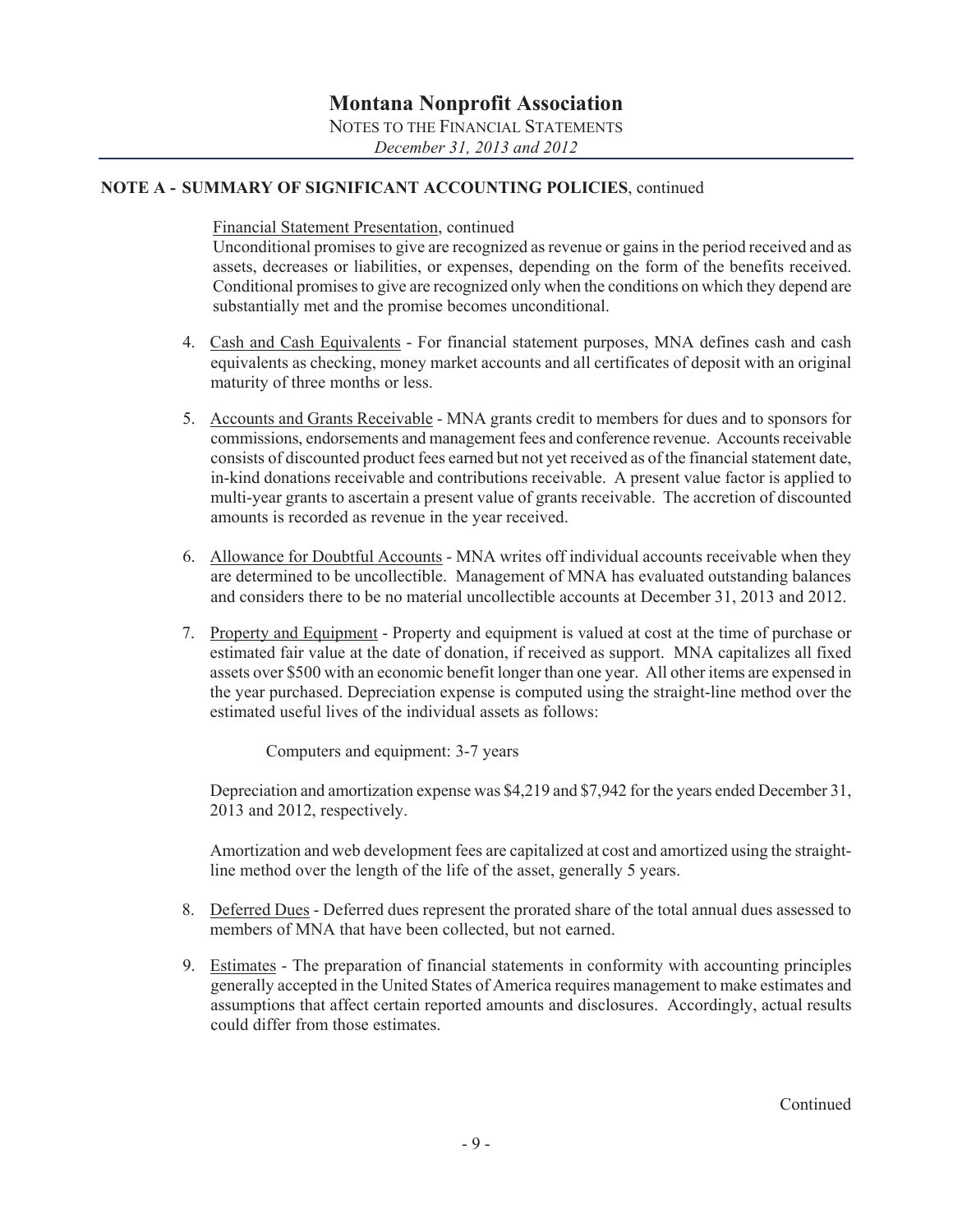### **NOTE A - SUMMARY OF SIGNIFICANT ACCOUNTING POLICIES**, continued

- 10. Advertising Costs Advertising costs are expensed as incurred. Advertising expense was \$503 and \$-0- for the years ended December 31, 2013 and 2012, respectively.
- 11. Income Taxes MNA is exempt from income taxes under the provisions of Section  $501(c)(3)$  of the U.S. Internal Revenue Code. As a result, no provision for income tax is included in the financial statements. MNA also qualifies for the charitable contribution deduction allowed under Section  $170(b)(1)(A)$  and has been classified as an organization that is not a private foundation under Section 509(a)(2).

 As a matter of law, MNA is subject to examination by federal and state taxing authorities for the 2010 through 2013 tax years. Although management believes that the amounts reflected in their tax returns substantially complies with the applicable federal and state tax regulations, both the IRS and the various state taxing authorities can take positions contrary to their position based on IRS interpretation of the law. A tax position that is challenged by a taxing authority could result in an adjustment, which would be recorded in the year assessed on the statement of activities.

12. Subsequent Events - Management has performed an analysis of the activities and transactions subsequent to December 31, 2013 to determine the need for any adjustments to and/or disclosures within the audited financial statements for the year ended December 31, 2013. Management has performed this analysis through June 20, 2014, the date the financial statements were available to be issued.

 On January 16, 2014, MNA entered into a line of credit with Mountain West Bank for \$50,000, with an interest rate of 4%. The line of credit will mature on January 16, 2015.

#### **NOTE B - GRANTS RECEIVABLE**

Grants receivable include awards payable over terms of one or more years. Grants receivables due in more than one year are discounted at rates varying from 0.20% to 0.29% in 2013.

#### **NOTE C - RETIREMENT PLAN**

All eligible employees are covered under a defined contribution SEP plan. MNA makes contributions of 6% of compensation after one year of employment. MNA made contributions totaling \$9,463 and \$10,126 to the plan for the years ended December 31, 2013 and 2012, respectively.

#### **NOTE D - IINEMPLOYMENT INSURANCE**

MNA maintains an unemployment program and contracts with a third party for stop-loss coverage in the event that unemployment clams exceed \$30,000, up to \$90,000. MNA would be responsible for paying the first \$30,000 in claims and any costs above \$90,000 in total claims. Management is not aware of any unemployment claims. Accordingly, no liability has been recorded in 2013.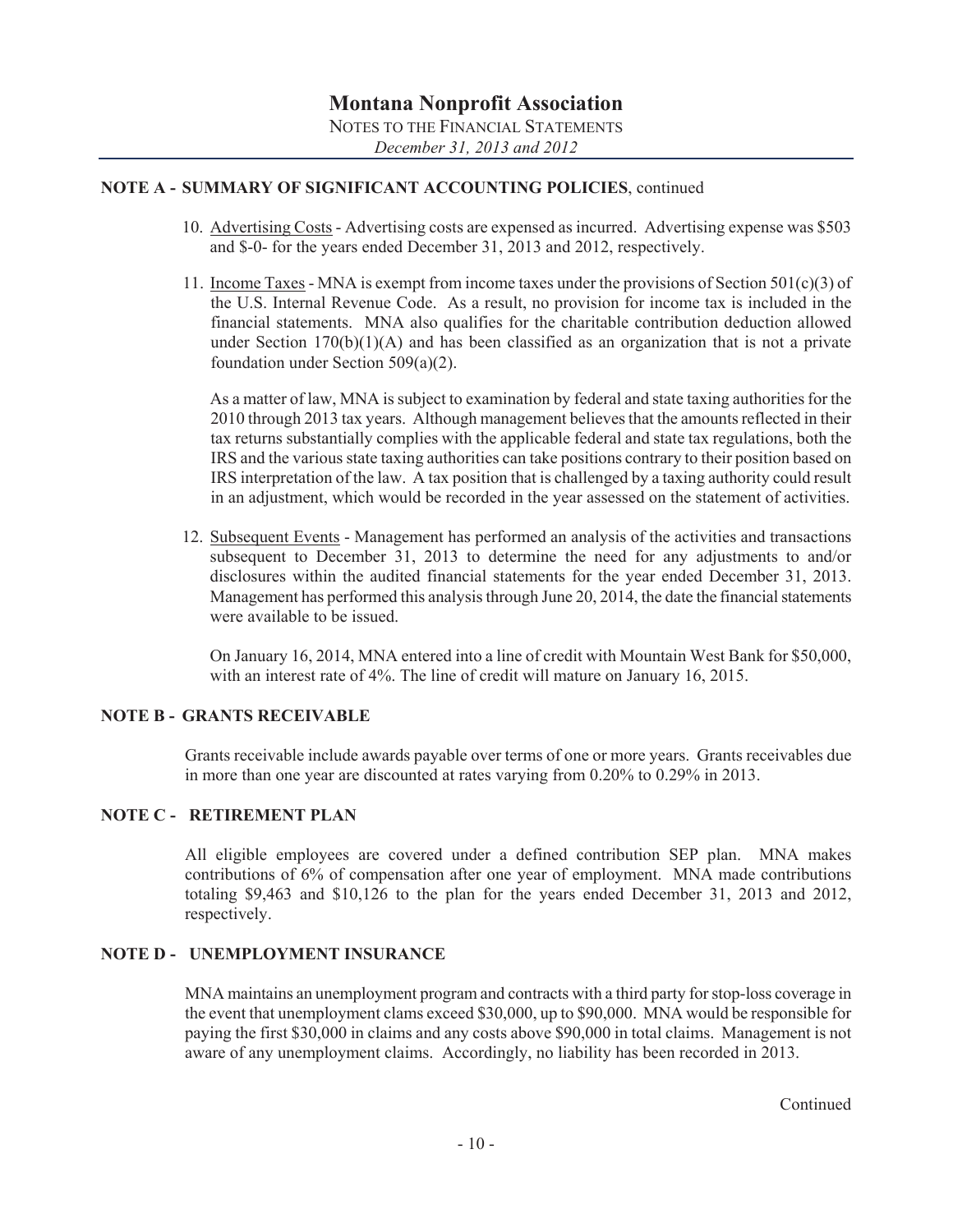### **NOTE E - TEMPORARILY RESTRICTED NET ASSETS**

Temporarily restricted net assets at December 31, 2013 and 2012 are available for the following purposes:

|                                                                             |     | 2013    |   | 2012    |
|-----------------------------------------------------------------------------|-----|---------|---|---------|
| Restricted by purpose:<br>Technology project                                | \$. | 879     | S | 15,078  |
| Restricted by purpose and time:<br>Grants receivable for MNA organizational |     |         |   |         |
| development programs and activities                                         |     | 283,342 |   | 172,757 |
| Total temporarily restricted net assets                                     |     | 284,221 |   | 187,835 |

### **NOTE F - NET ASSETS RELEASED FROM RESTRICTIONS**

Net assets were released from donor restrictions by incurring expenses satisfying the restricted purpose, by expiration of time or satisfaction of other donor requirements:

|                                                                                                                 | 2013         | 2012 |         |  |
|-----------------------------------------------------------------------------------------------------------------|--------------|------|---------|--|
| Purpose restrictions accomplished:                                                                              |              |      |         |  |
| Annual conference                                                                                               | \$<br>10,000 | \$   | 30,000  |  |
| Capacity building programs                                                                                      |              |      | 10,000  |  |
| Communication                                                                                                   | 5,000        |      |         |  |
| Software system                                                                                                 | 14,199       |      |         |  |
| Technology conference                                                                                           |              |      | 8,726   |  |
| Training coordinator                                                                                            | 20,875       |      |         |  |
| Other restricted purpose                                                                                        |              |      | 4,800   |  |
| Total purpose restrictions accomplished                                                                         | \$<br>50,074 | \$   | 53,526  |  |
| Released through satisfaction of time and<br>purpose restrictions:<br>Scheduled grant payments received for MNA |              |      |         |  |
| organizational development program and activities                                                               | 118,140      |      | 146,060 |  |
| Total released from restrictions                                                                                | 168,214      | S.   | 199,586 |  |
|                                                                                                                 |              |      |         |  |